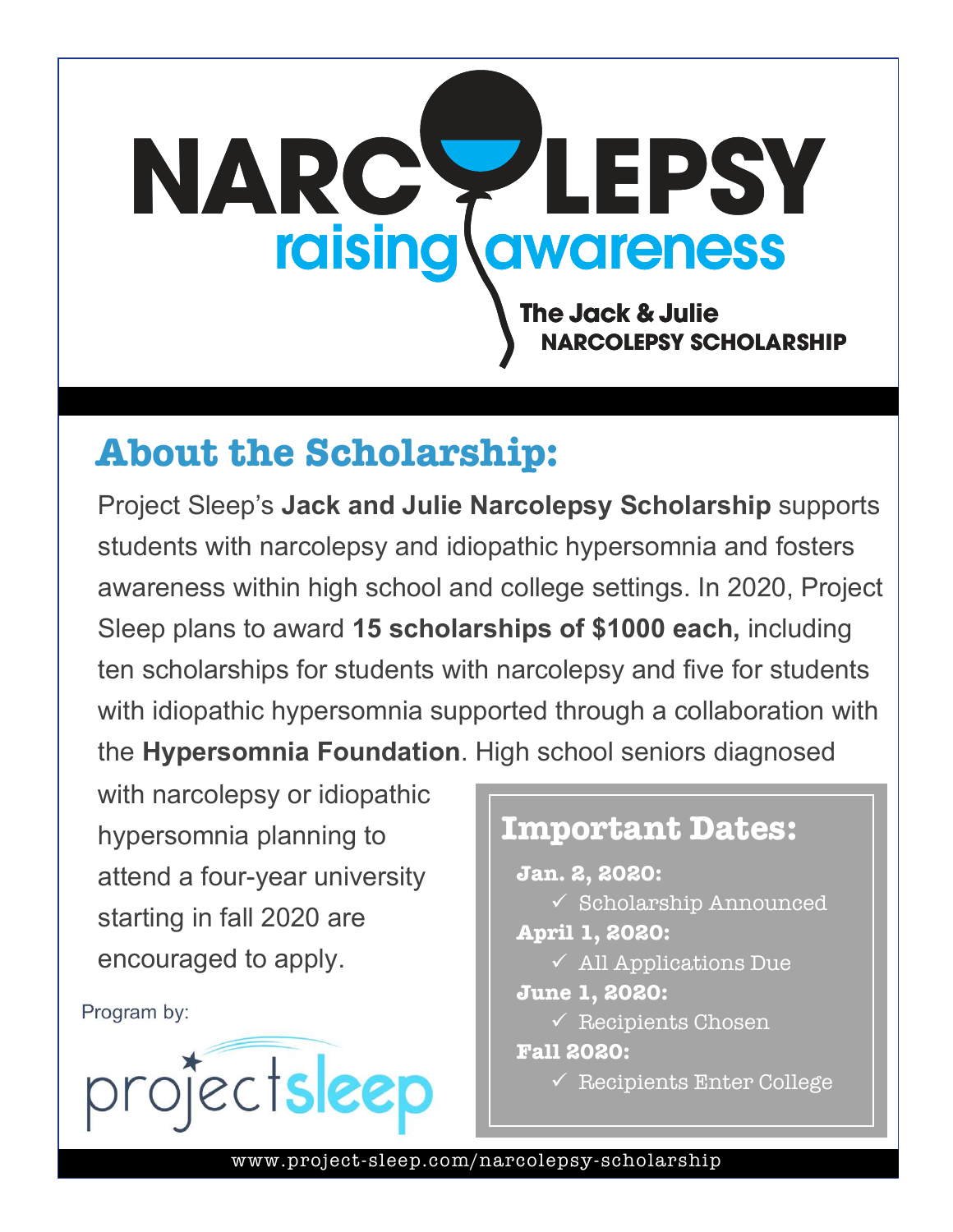## **What is Narcolepsy? Idiopathic Hypersomnia?**

Narcolepsy is a chronic neurological disorder of the sleep/wake cycle, affecting 1 in 2,000 people, including 200,000 Americans.

Experts state that, "For children with narcolepsy, the stigma of increased daytime sleep can affect social acceptance and increases risks of future psychiatric disorders, potential obesity, and depressive symptoms."

Idiopathic hypersomnia is a chronic neurological disorder marked by an insatiable need to sleep that is not erased by a full night's slumber.

Greater awareness of these conditions will decrease misconceptions and stigma – and lead to quicker diagnoses.

**Please read full application for details. Any questions may be sent to: narcolepsyscholarship@gmail.com**

### **Meet Jack:**

Jack was diagnosed with narcolepsy at



age15, with symptoms developing earlier. He faced challenges in the classroom, yet diagnosis and treatment helped him excel in high school and college. Most recently in 2018, Jack graduated from the University of Arizona, with a major in Economics and minors in Business Administration and Psychology. He is currently working in software sales in San Diego, CA. The adversity Jack faced in school inspired his family to co-found this scholarship with Julie Flygare.

### **Meet Julie:**



Julie Flygare, J.D. is the founder of Project Sleep and author of Wide Awake and Dreaming: A Memoir of Narcolepsy. She was diagnosed with narcolepsy at age 24, during her second year of law school. After graduating, Julie dedicated herself to raising awareness about narcolepsy. Read her blog at www.julieflygare.com.

#### www.project-sleep.com/narcolepsy-scholarship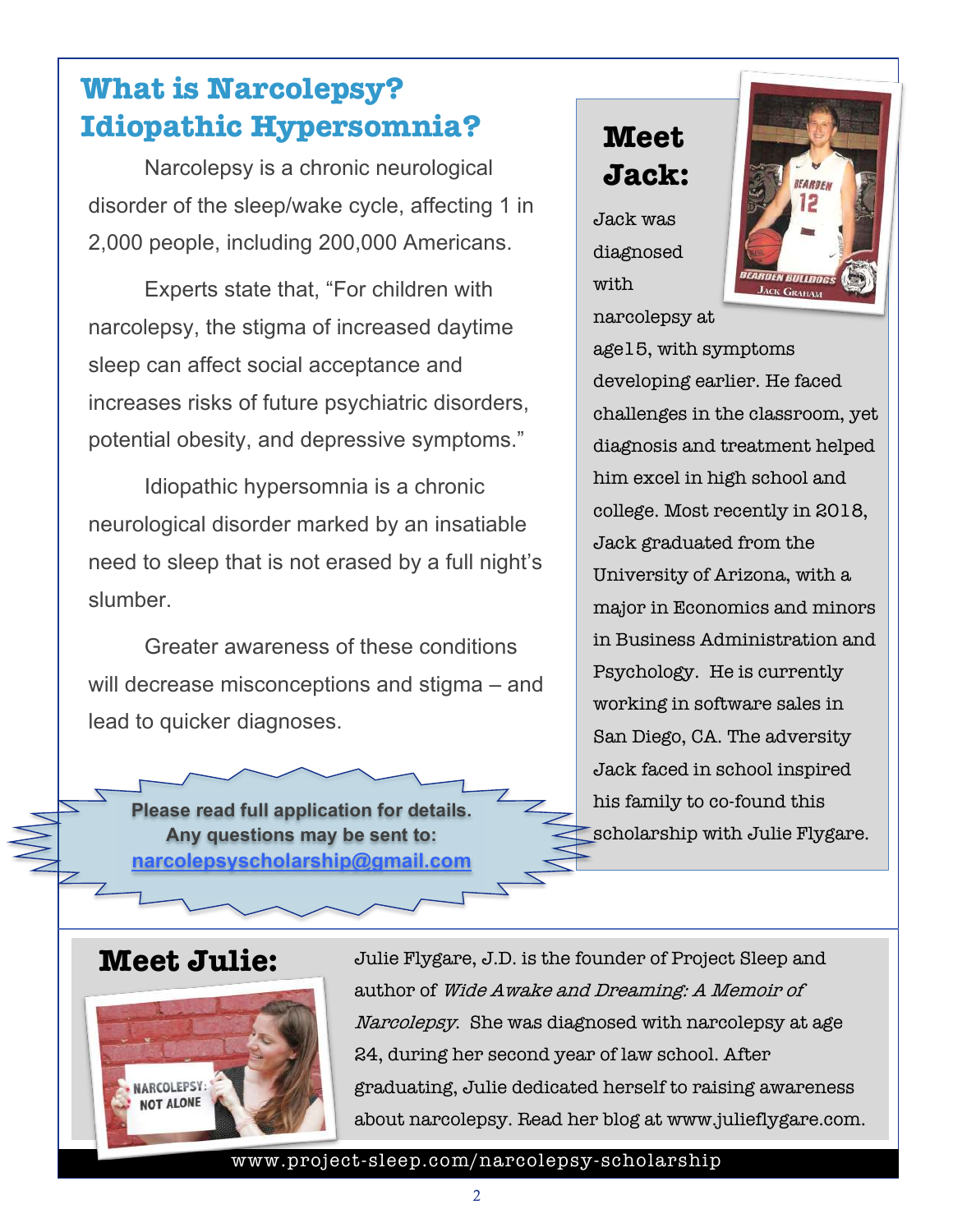# www.project-sleep.com/narcolepsy-scholarship

# **Hello from College!**

Here are a few of our past recipients.

"Diagnosed with narcolepsy and cataplexy at age 7, I never really encountered anyone else my age with narcolepsy. Through the Jack & Julie Narcolepsy Scholarship, I have come to know that **I am not alone**." – Katie Blankenship

> Dominican University of California JJNS Recipient 2015

"Receiving the Jack & Julie Narcolepsy Scholarship showed me the **immense support people with narcolepsy** have for each other in accomplishing our goals." –Jacob Zeiher

Ohio State University JJNS Recipient 2014

"This scholarship not only blessed me financially but also spiritually and **I am forever grateful**. I hope one day to pay it forward and give back to another individual with narcolepsy."

### –Kenya Gradnigo

Northwestern State University of Louisana JJNS Recipient 2015

# **Thank you for your support!**

### **We are a small non-profit supporting big dreams.**

Partner with Project Sleep, a 501(c)(3) non-profit organization, to honor students with narcolepsy while raising critical awareness in high schools and colleges across the country. Your **tax-deductible gift** will give more students the opportunity to receive this scholarship. Please support us online at www.project-sleep.com/donate. *Thank you!*



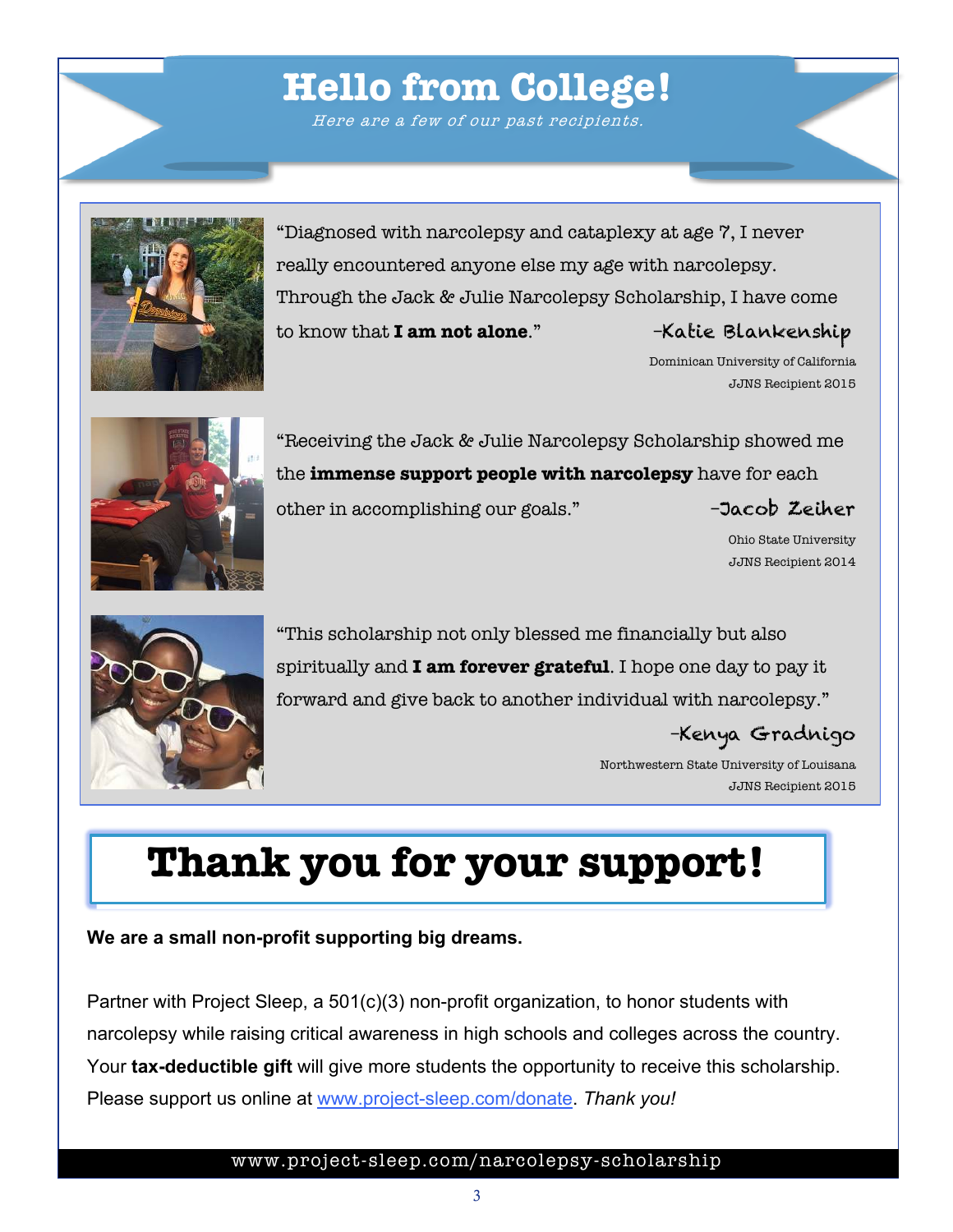

# Narcolepsy Scholarship Application 2020

**In 2020, Project Sleep will award 15 scholarships in the amount of \$1,000 each including five scholarships to students with idiopathic hypersomnia (supported through a collaboration with the Hypersomnia Foundation). Recipients will be chosen based on criteria including essay response, academic achievements, leadership and other school and community activities, volunteer roles and job experiences.** 

- 1. Applicant must be a high school senior diagnosed with narcolepsy or idiopathic hypersomnia who **will attend a four-year university starting in the fall of 2020**.
- 2. CHECKLIST: The following **must** be included in your submission for your application to be considered complete: (Transcripts and doctor's letter can be sent in separately.)

 $\Box$ 

П

Completed and signed scholarship application. Additional parent/guardian signature is required if the applicant is under the age of 18 (Page 3 of this packet)

- Signed letter from an accredited sleep doctor or neurologist with confirmed  $\Box$ diagnosis (can re-purpose a letter created for another purpose like school accommodations)
- $\Box$ Official transcripts of grades completed through the most recent semester



A portrait professional-style headshot photo – Do not send photo from a copier

A list of extra-curricular activities including but not limited to clubs/organizations, employment and community projects/teams - Please include any honors, officer or leadership roles

 $\Box$  ACT or SAT exam results (screenshot from ACT/SAT website is acceptable)

 $\Box$ One personal essay response to the topic below (500 word min – 1000 word max):

*If you could go back in time and speak to yourself on the day you were diagnosed, what would you say? What advice or perspective would you share with your younger self? Please write a letter to yourself on your diagnosis day.*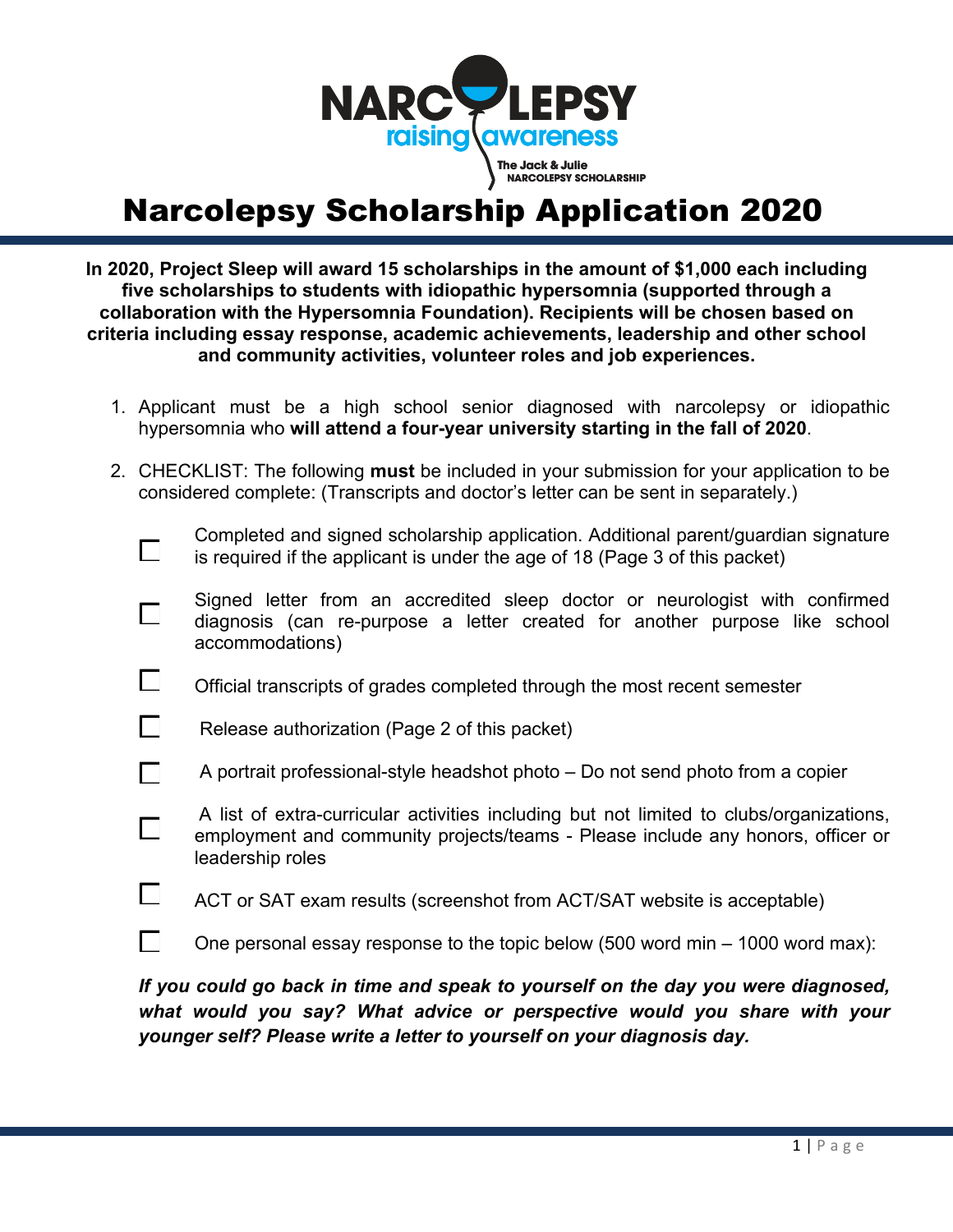

# Release Authorization 2020

**Project Sleep may use pictures, likenesses and names of the scholarship recipients for publicity purposes. Additionally, we may republish the winners' materials for subsequent marketing or awareness campaigns.** 

Ĩ

 (If awarded a Jack & Julie Narcolepsy Scholarship (JJNS), I give permission for the use of my image, likeness, name or materials to be used by Project Sleep. This content might be used for purposes such as press releases, marketing or awareness efforts.

 $\Box$  If awarded this scholarship, I agree to provide a brief update and photo from college to Project Sleep in the fall of 2020.

I will attend a **four-year university starting in fall 2020**. If my plans change, I will inform Project Sleep **immediately** at narcolepsyscholarship@gmail.com and I understand that this affects scholarship eligibility. If awarded a scholarship, I agree to provide a copy of my four-year college acceptance letter.

#### **Applicant Signature:**

|                                                                                | Signature: and the contract of the contract of the contract of the contract of the contract of the contract of                                                                                                                |  |
|--------------------------------------------------------------------------------|-------------------------------------------------------------------------------------------------------------------------------------------------------------------------------------------------------------------------------|--|
|                                                                                |                                                                                                                                                                                                                               |  |
|                                                                                | City: City: City: City: City: City: City: City: City: City: City: City: City: City: City: City: City: City: City: City: City: City: City: City: City: City: City: City: City: City: City: City: City: City: City: City: City: |  |
| Parent/Guardian Signature: (Only required if applicant is under the age of 18) |                                                                                                                                                                                                                               |  |
|                                                                                |                                                                                                                                                                                                                               |  |
|                                                                                |                                                                                                                                                                                                                               |  |
|                                                                                |                                                                                                                                                                                                                               |  |
|                                                                                |                                                                                                                                                                                                                               |  |